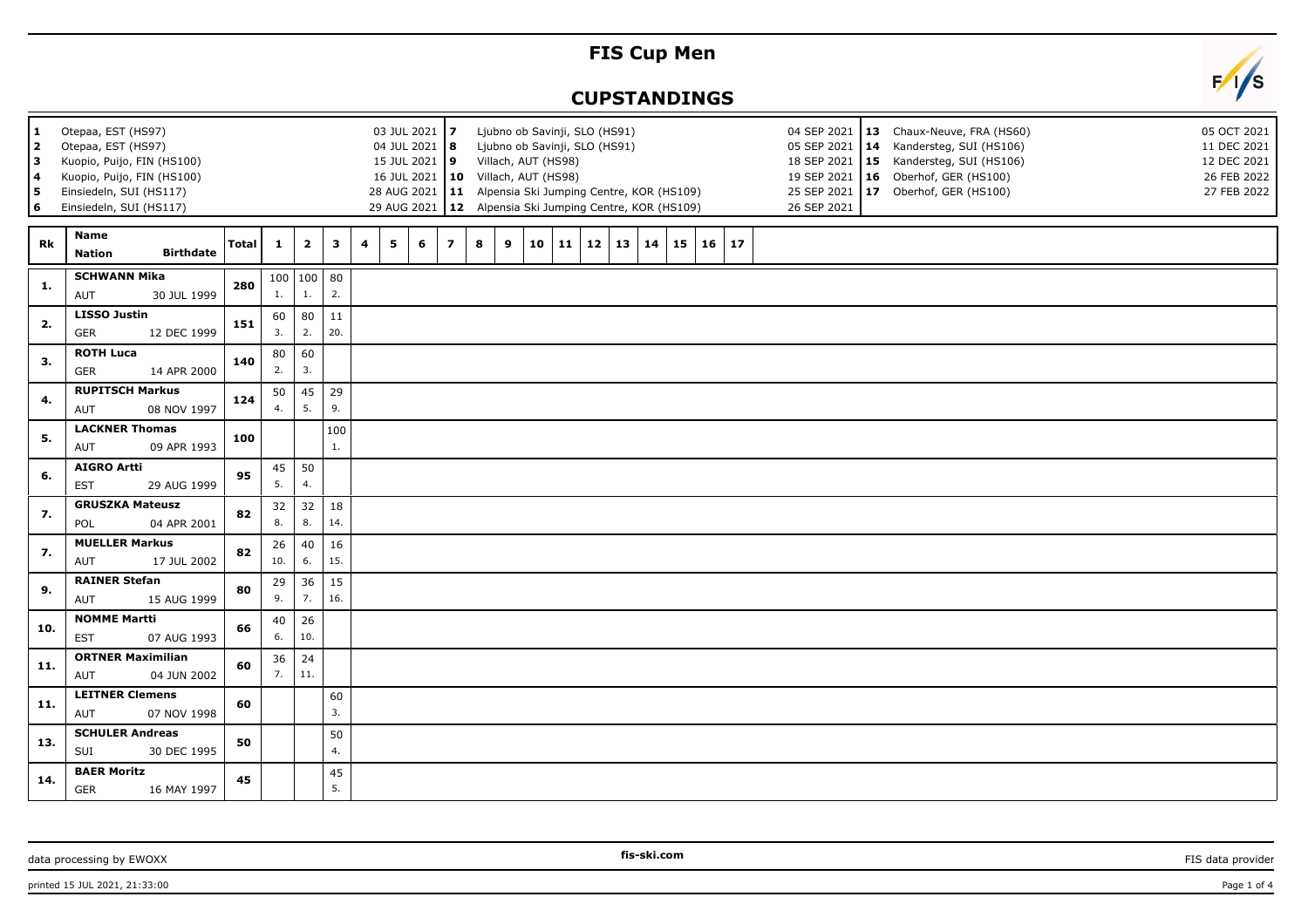| Rk  | Name                                                         | <b>Total</b> | $\mathbf{1}$ | $\overline{\mathbf{2}}$ | $\mathbf{3}$ | 4 | 5 | 6 | $\overline{\mathbf{z}}$ | 8 | 9 | 10 | 11 | 12 | 13 | 14 | 15 | 16 | 17 |  |
|-----|--------------------------------------------------------------|--------------|--------------|-------------------------|--------------|---|---|---|-------------------------|---|---|----|----|----|----|----|----|----|----|--|
|     | <b>Birthdate</b><br><b>Nation</b>                            |              |              |                         |              |   |   |   |                         |   |   |    |    |    |    |    |    |    |    |  |
| 14. | <b>NIZNIK Adam</b><br>07 OCT 2002<br>POL                     | 45           | 16<br>15.    | 29<br>9.                |              |   |   |   |                         |   |   |    |    |    |    |    |    |    |    |  |
| 16. | <b>MALTSEV Kevin</b><br><b>EST</b><br>04 JUL 2000            | 44           | 22<br>12.    | 22<br>12.               |              |   |   |   |                         |   |   |    |    |    |    |    |    |    |    |  |
| 17. | <b>HABDAS Jan</b><br>POL<br>02 DEC 2003                      | 41           | 14<br>17.    | $13 \mid 14$<br>18.     | 17.          |   |   |   |                         |   |   |    |    |    |    |    |    |    |    |  |
| 18. | <b>NOUSIAINEN Eetu</b><br>29 APR 1997<br>FIN                 | 40           |              |                         | 40<br>6.     |   |   |   |                         |   |   |    |    |    |    |    |    |    |    |  |
| 19. | <b>ZHOU Xiaoyang</b><br>24 SEP 2002<br><b>CHN</b>            | 38           | 18<br>14.    | 20<br>13.               |              |   |   |   |                         |   |   |    |    |    |    |    |    |    |    |  |
| 20. | <b>SIEGEL David</b><br>28 AUG 1996<br>GER                    | 36           |              |                         | 36<br>7.     |   |   |   |                         |   |   |    |    |    |    |    |    |    |    |  |
| 21. | <b>RAIMUND Philipp</b><br><b>GER</b><br>23 JUN 2000          | 32           |              |                         | 32<br>8.     |   |   |   |                         |   |   |    |    |    |    |    |    |    |    |  |
| 22. | <b>JOJKO Arkadiusz</b><br>30 AUG 2002<br>POL                 | 30           | 20<br>13.    | 10<br>21.               |              |   |   |   |                         |   |   |    |    |    |    |    |    |    |    |  |
| 23. | <b>LEJSEK Frantisek</b><br>05 APR 2002<br>CZE                | 28           | 12<br>19.    | 16<br>15.               |              |   |   |   |                         |   |   |    |    |    |    |    |    |    |    |  |
| 24. | <b>JONIAK Klemens</b><br>02 MAR 2005<br>POL                  | 26           | 15<br>16.    | 11<br>20.               |              |   |   |   |                         |   |   |    |    |    |    |    |    |    |    |  |
| 24. | <b>MAATTA Jarkko</b><br>28 DEC 1994<br>FIN                   | 26           |              |                         | 26<br>10.    |   |   |   |                         |   |   |    |    |    |    |    |    |    |    |  |
| 26. | <b>VALTO Kasperi</b><br>03 JUL 2003<br>FIN                   | ${\bf 25}$   | 13<br>18.    | 12<br>19.               |              |   |   |   |                         |   |   |    |    |    |    |    |    |    |    |  |
| 26. | <b>ZAPOTOCZNY Szymon</b><br>06 MAY 2003<br>POL               | ${\bf 25}$   | 24<br>11.    | $\mathbf{1}$<br>30.     |              |   |   |   |                         |   |   |    |    |    |    |    |    |    |    |  |
| 26. | <b>SUNDAL Kristoffer Erikse</b><br><b>NOR</b><br>07 FEB 2001 | 25           | 11<br>20.    | 14<br>17.               |              |   |   |   |                         |   |   |    |    |    |    |    |    |    |    |  |
| 29. | <b>MERILAEINEN Eetu</b><br>19 APR 1997<br><b>FIN</b>         | 24           |              |                         | 24<br>11.    |   |   |   |                         |   |   |    |    |    |    |    |    |    |    |  |
| 29. | <b>INSAM Alex</b><br>ITA<br>19 DEC 1997                      | 24           |              |                         | 24<br>11.    |   |   |   |                         |   |   |    |    |    |    |    |    |    |    |  |
| 31. | JOERGENSEN Sindre Ulv<br><b>NOR</b><br>13 JAN 2002           | 23           | 8<br>23.     | 15<br>16.               |              |   |   |   |                         |   |   |    |    |    |    |    |    |    |    |  |
| 32. | <b>JUROSZEK Kacper</b><br>POL<br>05 JUN 2001                 | ${\bf 20}$   |              |                         | 20<br>13.    |   |   |   |                         |   |   |    |    |    |    |    |    |    |    |  |
| 33. | <b>SONG Qiwu</b><br>CHN<br>20 AUG 2001                       | 19           | 10<br>21.    | 9<br>22.                |              |   |   |   |                         |   |   |    |    |    |    |    |    |    |    |  |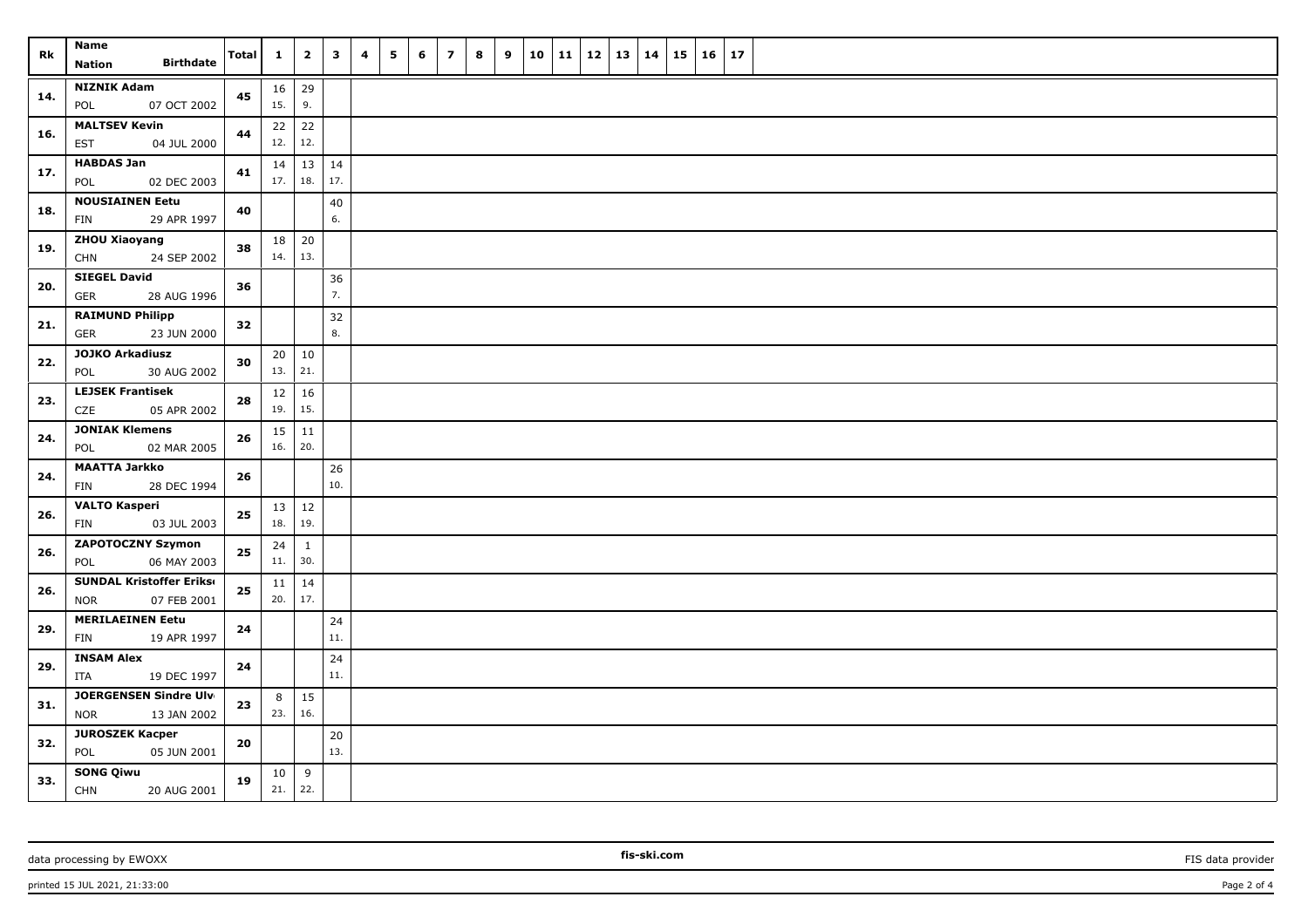| Rk  | Name                                                      | <b>Total</b>            | $\mathbf{1}$                         | $\overline{\mathbf{2}}$ | $\mathbf{3}$          | 4 | 5 | 6 | $\overline{\phantom{a}}$ | 8 | 9 | 10 | 11 | $\vert$ 12 | 13   14 | 15 | 16 | 17 |  |
|-----|-----------------------------------------------------------|-------------------------|--------------------------------------|-------------------------|-----------------------|---|---|---|--------------------------|---|---|----|----|------------|---------|----|----|----|--|
|     | <b>Birthdate</b><br>Nation                                |                         |                                      |                         |                       |   |   |   |                          |   |   |    |    |            |         |    |    |    |  |
| 34. | <b>ZHEN Weijie</b><br><b>CHN</b><br>16 OCT 2003           | 18                      |                                      | 18<br>14.               |                       |   |   |   |                          |   |   |    |    |            |         |    |    |    |  |
| 35. | JOJKO Szymon<br>POL<br>24 JUL 2001                        | 17                      | 9<br>22.   23.                       | 8                       |                       |   |   |   |                          |   |   |    |    |            |         |    |    |    |  |
| 36. | <b>SZOZDA Wiktor</b><br>13 JUN 2006<br>POL                | 14                      | $\overline{7}$<br>$24.$ 24.          | $\overline{7}$          |                       |   |   |   |                          |   |   |    |    |            |         |    |    |    |  |
| 37. | <b>FUJITA Shinnosuke</b><br><b>JPN</b><br>21 NOV 2000     | 13                      |                                      |                         | 13<br>18.             |   |   |   |                          |   |   |    |    |            |         |    |    |    |  |
|     |                                                           |                         |                                      |                         |                       |   |   |   |                          |   |   |    |    |            |         |    |    |    |  |
| 38. | <b>CECON Francesco</b><br>13 NOV 2001<br>ITA              | 12                      |                                      |                         | $12\,$<br>19.         |   |   |   |                          |   |   |    |    |            |         |    |    |    |  |
| 39. | <b>ALAMOMMO Andreas</b><br>23 DEC 1998<br>FIN             | 10                      |                                      |                         | $10\,$<br>21.         |   |   |   |                          |   |   |    |    |            |         |    |    |    |  |
| 39. | <b>LYU YIxin</b><br><b>CHN</b><br>15 MAY 2000             | 10                      | 5<br>$26.$ 26.                       | $5\phantom{.0}$         |                       |   |   |   |                          |   |   |    |    |            |         |    |    |    |  |
|     | <b>MELLINGSAETER Jo Roei</b>                              |                         |                                      |                         | 9                     |   |   |   |                          |   |   |    |    |            |         |    |    |    |  |
| 41. | <b>NOR</b><br>17 APR 2000                                 | 9                       |                                      |                         | 22.                   |   |   |   |                          |   |   |    |    |            |         |    |    |    |  |
| 42. | <b>KAVILO Henri</b><br>FIN<br>05 JUL 1999                 | 8                       |                                      |                         | 8<br>23.              |   |   |   |                          |   |   |    |    |            |         |    |    |    |  |
| 43. | <b>BREIVIK Andreas Varsi</b><br><b>NOR</b><br>20 NOV 1997 | $\overline{z}$          |                                      |                         | $\overline{7}$<br>24. |   |   |   |                          |   |   |    |    |            |         |    |    |    |  |
| 43. | <b>ALTER Markkus</b><br><b>EST</b><br>27 JUN 2002         | $\overline{z}$          | $\overline{\mathbf{3}}$<br>$28.$ 27. | $\overline{4}$          |                       |   |   |   |                          |   |   |    |    |            |         |    |    |    |  |
| 45. | <b>ROMPPAINEN Paavo</b><br>15 JAN 2003<br>FIN             | 6                       |                                      | 6<br>25.                |                       |   |   |   |                          |   |   |    |    |            |         |    |    |    |  |
|     | <b>KINNUNEN Tuomas</b>                                    |                         | 6                                    |                         |                       |   |   |   |                          |   |   |    |    |            |         |    |    |    |  |
| 45. | FIN<br>27 NOV 2005                                        | 6                       | 25.                                  |                         |                       |   |   |   |                          |   |   |    |    |            |         |    |    |    |  |
| 45. | <b>CACINA Daniel Andrei</b><br>ROU<br>17 OCT 2001         | $6\phantom{a}$          |                                      |                         | 6<br>25.              |   |   |   |                          |   |   |    |    |            |         |    |    |    |  |
| 45. | <b>WATANABE Rikuta</b><br><b>JPN</b><br>09 JUL 1995       | 6                       |                                      |                         | 6<br>25.              |   |   |   |                          |   |   |    |    |            |         |    |    |    |  |
| 49. | <b>MAERKL Kilian</b><br><b>GER</b><br>10 APR 2000         | $\overline{\mathbf{4}}$ |                                      |                         | $\overline{4}$<br>27. |   |   |   |                          |   |   |    |    |            |         |    |    |    |  |
|     | <b>KUISMA Tomas</b>                                       |                         | $\overline{4}$                       |                         |                       |   |   |   |                          |   |   |    |    |            |         |    |    |    |  |
| 49. | FIN<br>30 JUL 2004                                        | 4                       | 27.                                  |                         |                       |   |   |   |                          |   |   |    |    |            |         |    |    |    |  |
| 51. | <b>RAMMO Karel</b><br>03 SEP 2003<br><b>EST</b>           | $\mathbf{3}$            |                                      | $\mathbf{3}$<br>28.     |                       |   |   |   |                          |   |   |    |    |            |         |    |    |    |  |
|     | <b>RYGL David</b>                                         |                         | $\mathbf{1}$                         |                         |                       |   |   |   |                          |   |   |    |    |            |         |    |    |    |  |
| 51. | CZE<br>13 JUN 2005                                        | $\mathbf{3}$            | 30.                                  | $\overline{2}$<br>29.   |                       |   |   |   |                          |   |   |    |    |            |         |    |    |    |  |